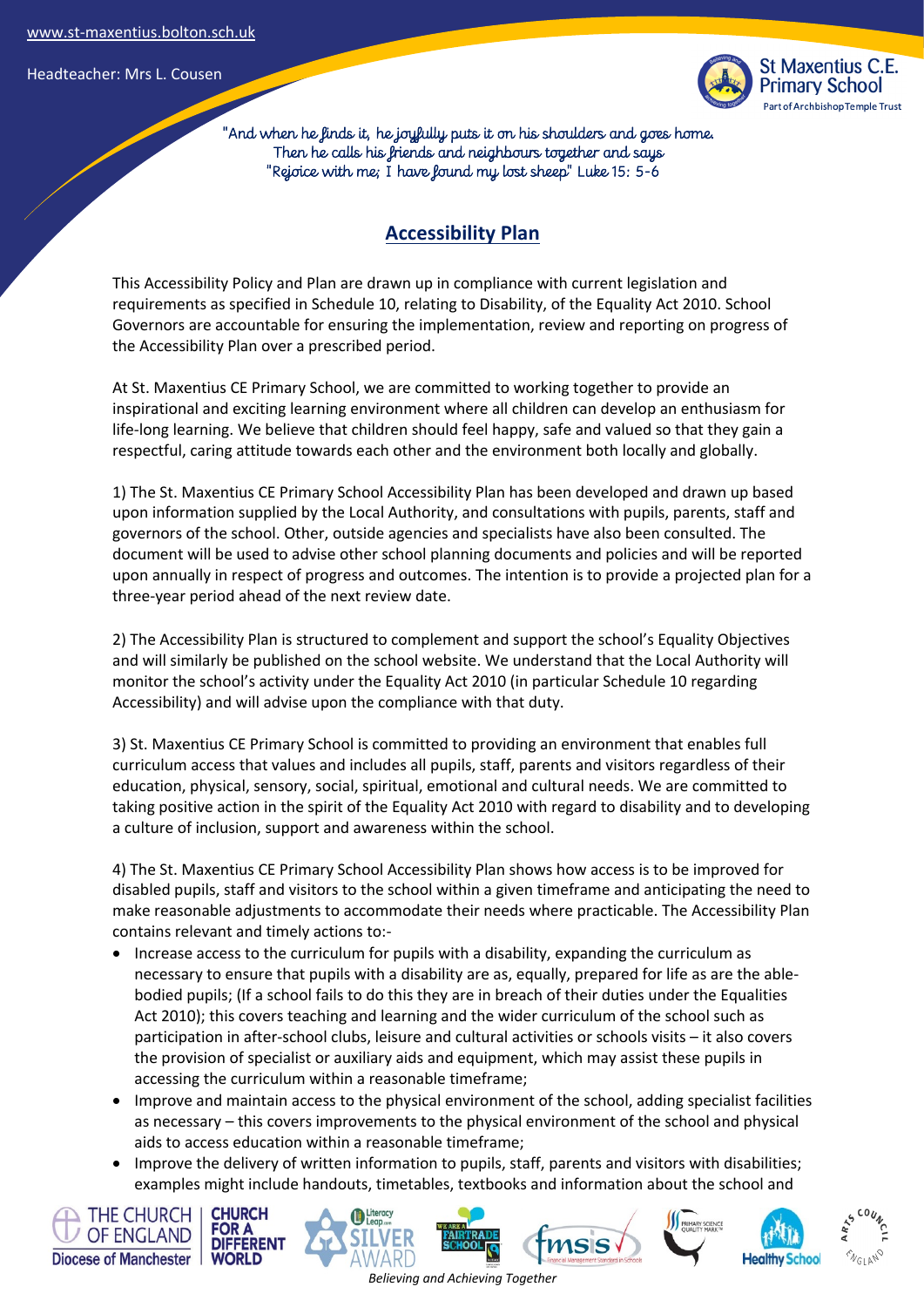Headteacher: Mrs L. Cousen



 "And when he finds it, he joyfully puts it on his shoulders and goes home. Then he calls his friends and neighbours together and says "Rejoice with me; I have found my lost sheep" Luke 15: 5-6

school events; the information should be made available in various preferred formats within a reasonable timeframe.

5) The St. Maxentius CE Primary School Accessibility Plan relates to the key aspects of physical environment, curriculum and written information.

6) Whole school training will recognise the need to continue raising awareness for staff and governors on equality issues with reference to the Equality Act 2010.

7) This Accessibility Plan should be read in conjunction with the following St. Maxentius CE Primary School policies, strategies and documents:

- Asset Management Plan
- Behaviour Management Policy
- Curriculum Policy
- Critical Incidents Policy
- Equal Opportunities Policy
- Health & Safety Policy
- Equality Plan
- School Development Plan
- Special Educational Needs Policy

8) The Accessibility Plan for physical accessibility relates to the Access Audit of the School, which remains the responsibility of the governing body. It may not be feasible to undertake all of the works during the life of this accessibility plan and therefore some items will roll forward into subsequent plans. An accessibility audit will be completed by the school prior to the end of each period covering this plan in order to inform the development of a new Accessibility Plan for the ongoing period.

9) Equality Impact Assessments will be undertaken as and when school policies are reviewed. The terms of reference for all governors' committees will include the need to consider Equality and Diversity issues as required by the Equality Act 2010.

10) The Accessibility Plan will be published on the school website.

11) The Accessibility Plan will be monitored through the Governor Business and Premises and Curriculum Committees.

12) The school will work in partnership with the Local Authority in developing and implementing this Accessibility Plan.

13) The Accessibility Plan may be monitored by Ofsted during inspection processes in relation to Schedule 10 of the Equality Act 2010.

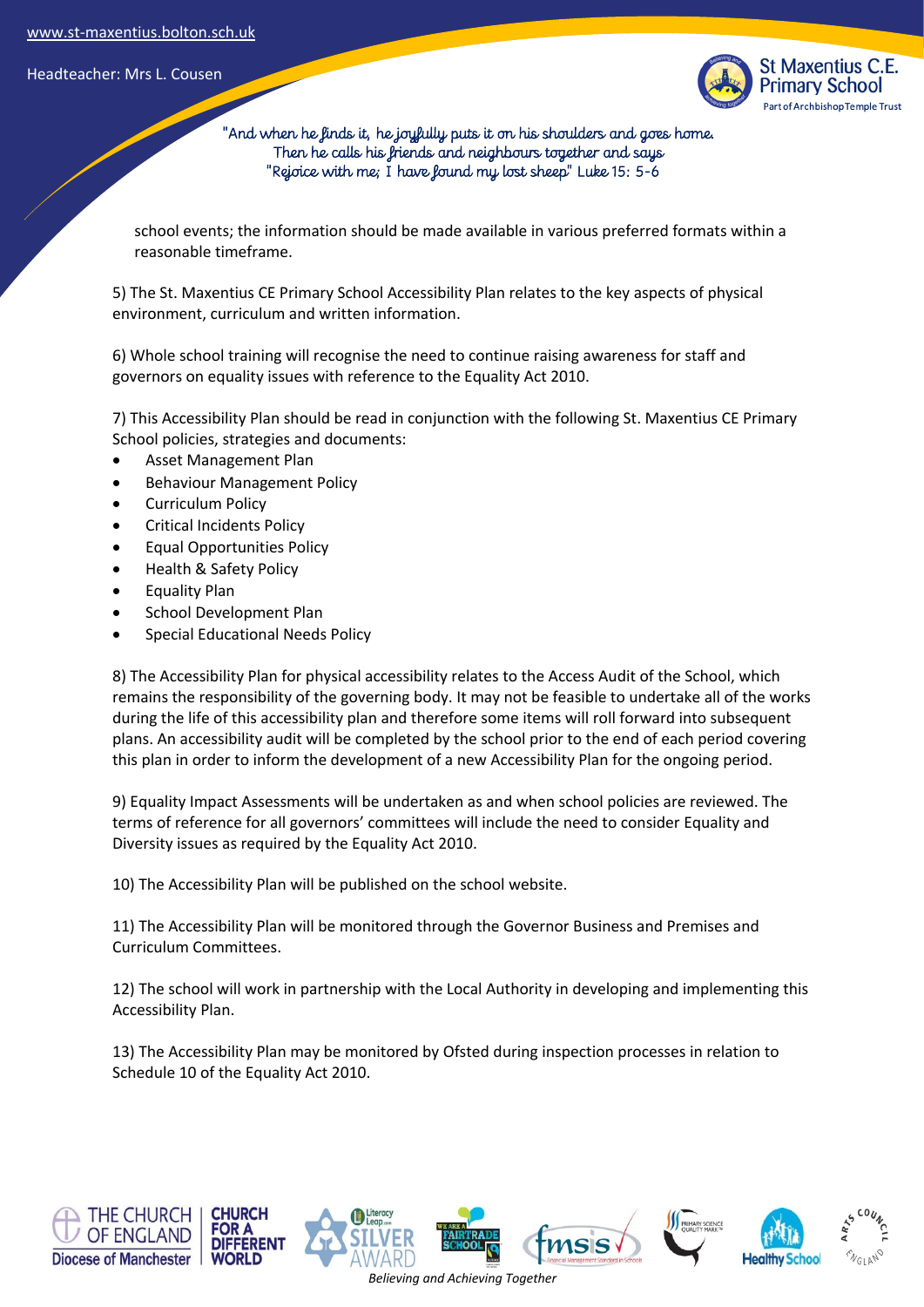

## **Action plan**

This action plan sets out the aims of our accessibility plan in accordance with the Equality Act 2010.

| Aim                                                                                 | <b>Current good practice</b><br>Include established practice and practice<br>under development                                                                                                                                                                                                                                                                                                                                                                                                                      | <b>Actions to be taken</b>                                                                                               | Person<br>responsible                         | Date to<br>complete<br>actions by                                                                       | <b>Success criteria</b>                                                                                                               |
|-------------------------------------------------------------------------------------|---------------------------------------------------------------------------------------------------------------------------------------------------------------------------------------------------------------------------------------------------------------------------------------------------------------------------------------------------------------------------------------------------------------------------------------------------------------------------------------------------------------------|--------------------------------------------------------------------------------------------------------------------------|-----------------------------------------------|---------------------------------------------------------------------------------------------------------|---------------------------------------------------------------------------------------------------------------------------------------|
| To ensure pupils<br>with a disability<br>can always access<br>the curriculum.       | St Maxentius offers a differentiated<br>curriculum for all pupils.<br>We use resources tailored to the needs<br>of pupils who require support to access<br>the curriculum.<br>Curriculum resources include examples<br>of people with disabilities.<br>Curriculum progress is tracked for all<br>pupils, including those with a disability.<br>Targets are set effectively and are<br>appropriate for pupils with additional<br>needs.<br>The curriculum is reviewed to ensure it<br>meets the needs of all pupils. | Planning and book scrutiny.<br>Drop in observations.<br>Pupil Progress Meetings.<br>Discussions with Curriculum Leaders. | Teachers, TAs,<br>SNA's, SENCO,<br><b>SLT</b> | Reviewed<br>frequently<br>throughout the<br>school year<br>(Drop in cycle<br>and Consistency<br>checks) | 100% of pupils<br>with disabilities<br>make at least<br>expected<br>progress based<br>on personal and<br>individually set<br>targets. |
| To ensure the<br>physical<br>environment is<br>maintained and<br>appropriate to all | The environment is adapted to the needs<br>of pupils as required.<br>This includes:<br>Ramps<br>Corridor width<br>$\bullet$                                                                                                                                                                                                                                                                                                                                                                                         | Daily checks of grounds, equipment.<br>Contact any maintenance when / if<br>required.                                    | SLT, SENCO, Site<br>Manager                   | Daily ground<br>checks.<br>Weekly<br>consistency<br>checks.                                             | 100% of pupils<br>with disabilities<br>can access all<br>areas of the                                                                 |









**III** PRIMARY SCIENCE